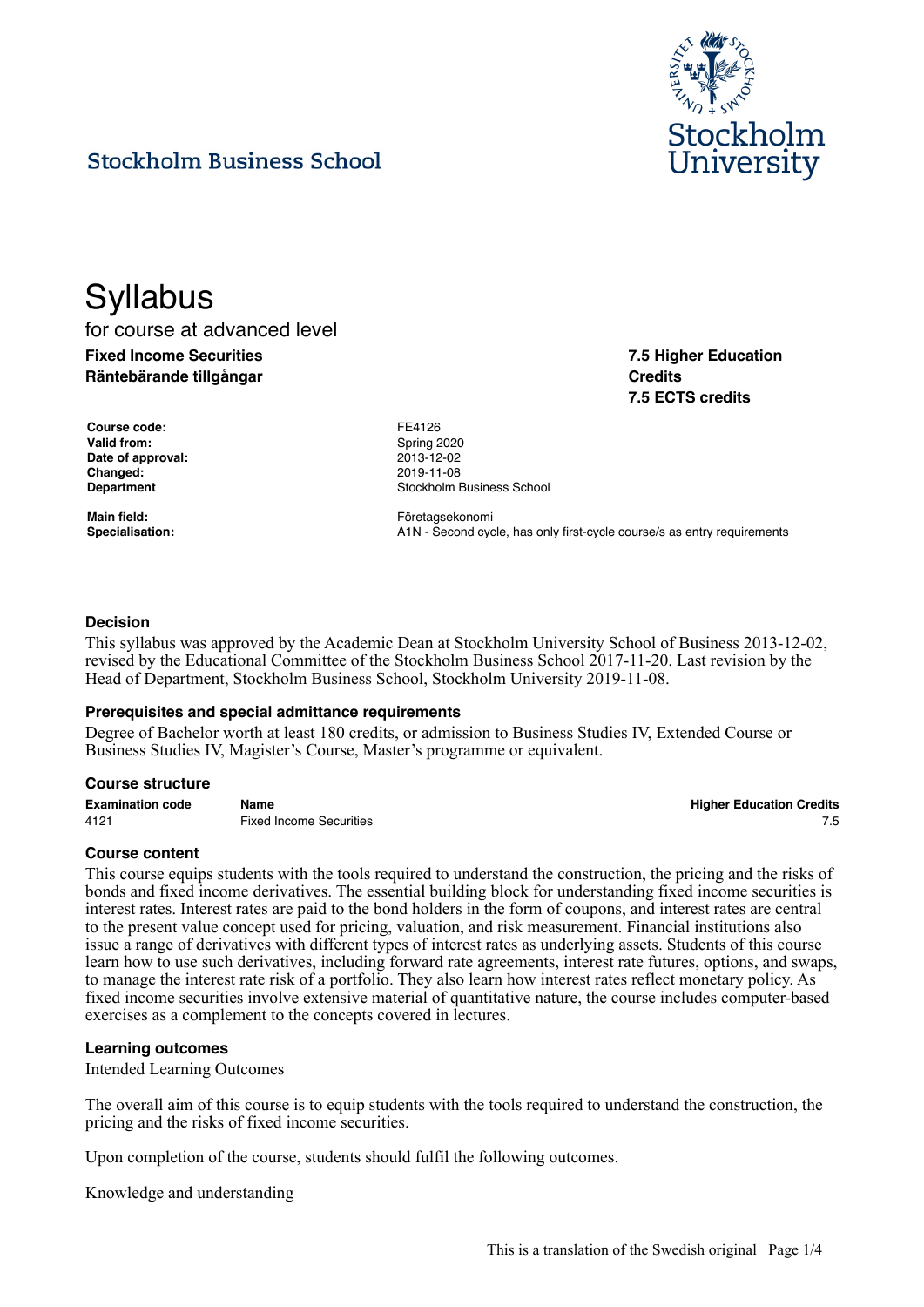1. Students should understand how and why various features of fixed income securities influence their pricing and risk. This includes both a theoretical understanding and recognition of how technical features influence the practice of pricing and risk management.

## Skills and abilities

2. Students should be able to implement scientific methods to quantify and analyse the price and value, as well as the duration and convexity of fixed income securities. Students should also be able to use the fixed income securities to examine the status of market-wide interest rates and to manage interest rate risk.

## Judgement and approach

3. Students should be able to critically assess and evaluate the theoretical and empirical issues in fixed income securities and interest rate risk management.

## **Education**

The course consists of a combination of lectures and computer-based exercises and requires a significant portion of self-study on the part of students.

The course workload is 200 hours equivalent to 7,5 ECTS (40 hours per week equivalent to 1,5 ECTS).

The language of instruction and assessment is English.

#### **Forms of examination**

Assessment for the course is continuous and carried out throughout the different activities of the course. Each assessment task is weighted in relation to its importance in the overall assessment of the course.

Assessment tasks

The course contains the following weighted assessment tasks

1. Individual final examination: assesses learning outcomes 1, 2, and 3; constitutes 70% of total course points.

2. Quant-quiz I: assesses learning outcomes 1 and 2; constitutes 15% of total course points.

3. Quant-quiz II: assesses learning outcomes 1 and 2; constitutes 15% of total course points.

Grading

After completion of the course, students receive grades on a scale related to the intended learning outcomes of the course. Passing grades are A, B, C, D and E. Failing grade is F.

Each assessment task is awarded 0–100 points. The score for a single assessment task is the number of points multiplied by its percentage weight. The scale for the final grade is tied to fixed score intervals: A: 90-100; B: 80-89; C: 70-79; D: 60-69; E: 50-59; F: less than 50.

Students receiving a passing grade may not retake the final examination or complete a previously not completed assessment task to attain a higher grade. A passing grade may not be turned into a failing grade upon the request of a student.

Students are responsible for completing the course's assessment tasks: that a sufficient amount of points is earned and a passing course grade is obtained. Students who after the first final examination have a score lower than 50, are eligible to the second final examination. The Quant Quiz I and II are only offered once during the course and may thus not be retaken.

If less than 50 course points are obtained, and the course's two final examinations have passed, a grade F is obtained, implying that the entire course must be retaken and that previously acquired course points are forfeited.

Students receiving a passing grade may not retake the final examination or complete a previously not completed assessment task to attain a higher grade. A passing grade may not be turned into a failing grade upon the request of a student.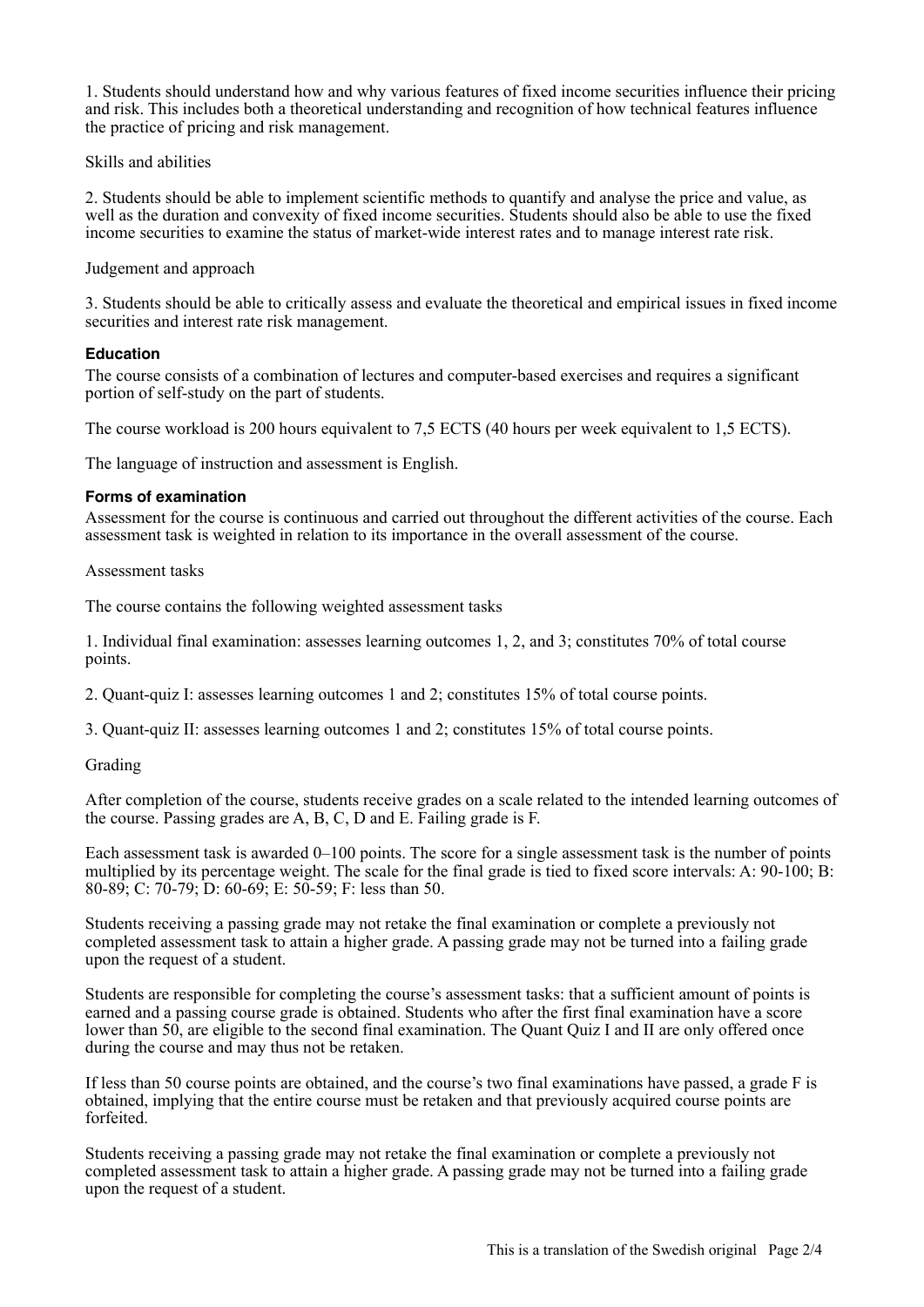Students unable to submit an assessment task because of certified medical or other exceptional circumstances are allowed to re-sit a final assessment task or submit a supplementary assignment at the discretion of the course director.

## Assessment criteria

Assessment criteria are designed as overall assessments, combined qualitative descriptions of what the student is expected to do in order to demonstrate how well the course's learning outcomes are achieved. The assessment criteria are based upon the general abilities as expressed in the degree objectives of the Higher Education Ordinance (appendix 2, System of Qualifications). The list of abilities below is a compilation of these degree objectives. To pass the course (grade E) students should demonstrate general ability to:

- recall, understand and explain course content, the course subject and its scientific basis and methodology;
- apply course content;
- critically analyse course content;
- problematise course content;
- present and discuss course content in writing.

The following assessment criteria are used to decide to what extent students have demonstrated these abilities and hence fulfil the course's intended learning outcomes, whereby a grading decision can be made. A higher grade-level presupposes the abilities at lower levels.

#### $A$  (Excellent) $\square$

The student demonstrates ability to critically assess and evaluate the content of the course, as well as to transfer and apply theoretical and quantitative insights to new, meaningful contexts.

#### B (Very Good) $\Box$

The student demonstrates ability to, from an overarching and coherent perspective of the field, understand and use concepts to explain how different aspects of the course relate to each other. The student also demonstrates strong quantitative skills in assessing prices and risks of fixed income securities.

#### $C(Good)$

The student demonstrates ability to critically assess and evaluate the content of the course. Furthermore, the student shows good quantitative skills and good theoretical understanding in assessing prices and risks of fixed income securities.

#### D (Satisfactory) $\Box$

The student demonstrates satisfactory understanding of the various features of fixed income securities and the underlying theory of how and why they matter for pricing and risk measurement. Furthermore, the student shows satisfactory quantitative skills in assessing prices and risks of fixed income securities.

#### $E$  (Sufficient) $\square$

The student demonstrates sufficient understanding of the various features of fixed income securities and the underlying theory of how and why they matter for pricing and risk measurement. Furthermore, the student has sufficient skills to quantify risk and pricing, and to assess risk management and market-wide interest rates. Finally, the student demonstrates some ability to critically assess and evaluate the course concepts.

## $F$  (Fail) $\Box$

The student's knowledge, skills and abilities are insufficient, overall or in significant parts.

#### **Interim**

If the course is discontinued, or its contents are substantially altered, students have the right to be examined according to this syllabus once per semester for three further semesters.

## **Limitations**

This course may not be included in a degree together with a course, taken in Sweden or elsewhere, of identical or partially similar content.

### **Misc**

Exemption from an assessment task is granted if the student presents a valid reason and a written certification